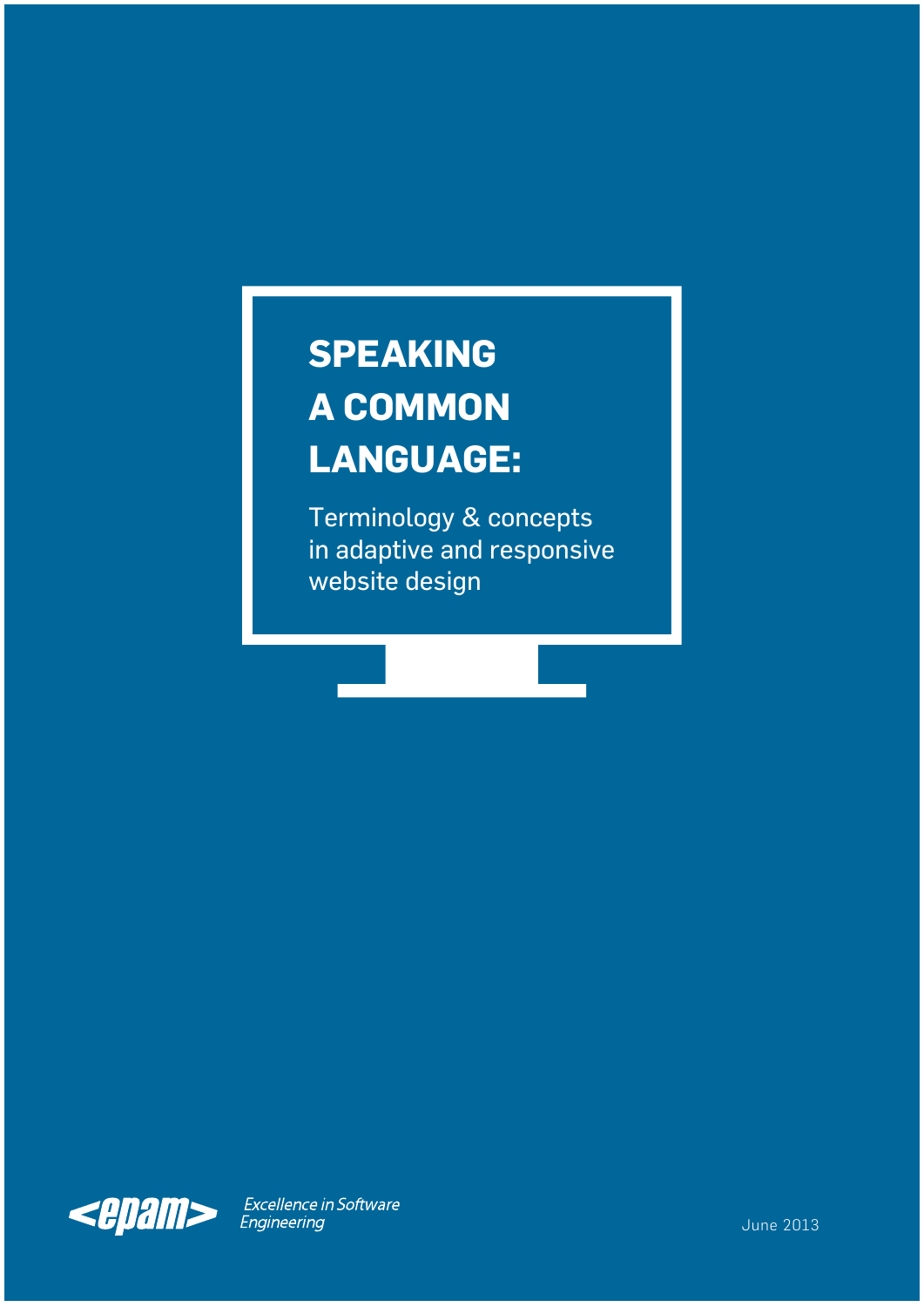# Introduction

The treatment and development of various iterations of HTML content presentation has been an ongoing area for reflection, conversation and debate. More so, the distinction and definition of fixed, fluid, adaptive and responsive layouts on the basis of a simple web page has received a lot of attention in the development community. Although a lot of great discussion has ensued, it's obvious that our community doesn't share a common understanding of the principal differences of these similarly-named approaches to web development. And often, we do not mean the same things when we say "responsive" or "adaptive". This problem is observable worldwide – to explore on your own, simply Google "adaptive vs. responsive web design" to see the diversity of terminology understanding in various posts.

This document will delineate the terminology of responsive and adaptive and explain the principal differences between layouts and web design approaches, in order to help our community achieve a common understanding and basis for discussion.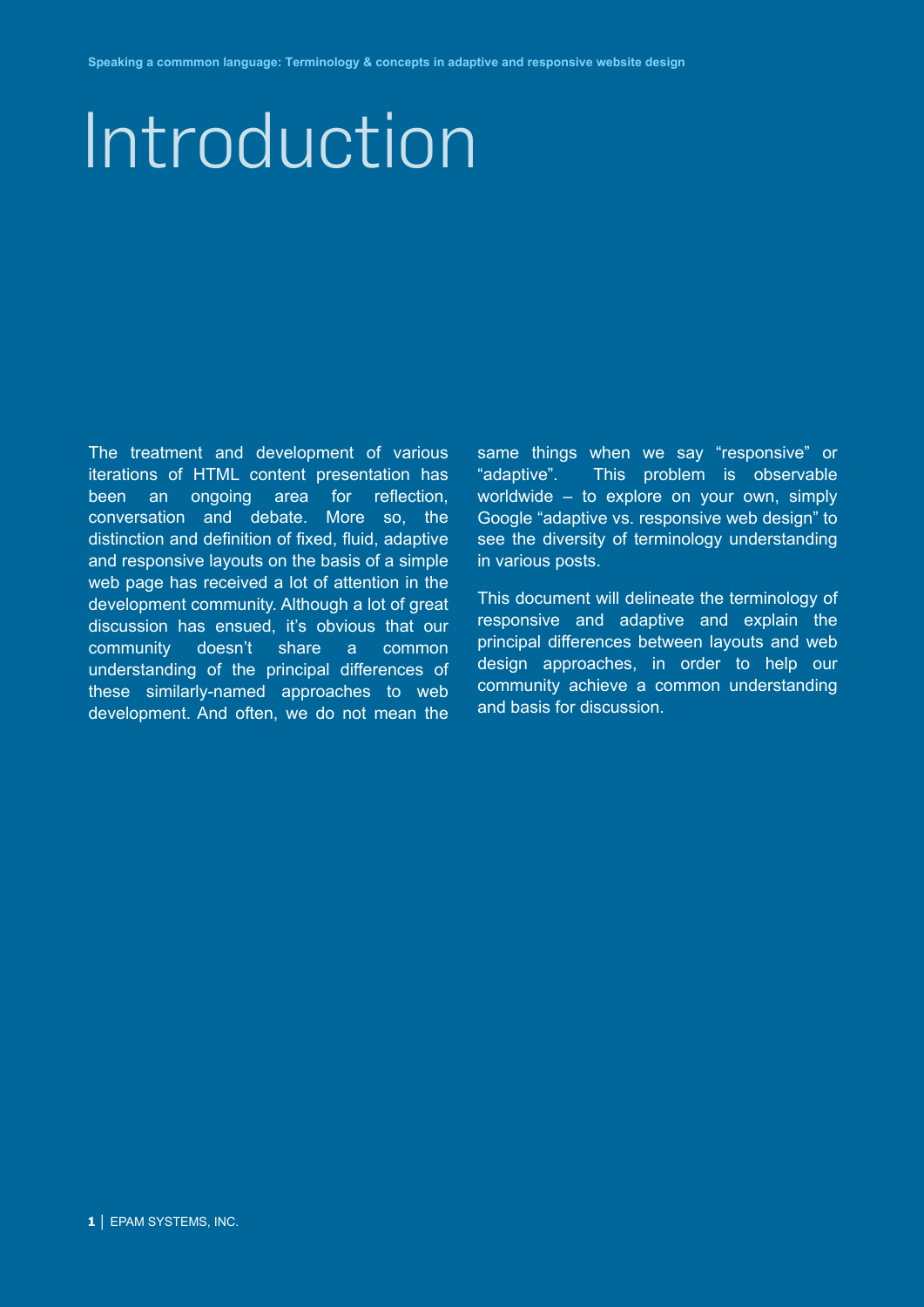## Types of HTML Layouts

Note: for the purposes of this discussion, "layout" refers to an HTML page, not an image in PSD format.

#### Fixed Layout

Toolset: px

In a fixed layout, the content width is strictly defined in pixels and doesn't change depending on the size of the user's browser window.

Fixed layout development is mostly a relic of the past (common exceptions include small promotional websites), when the width of the page's content was determined by the resolution of the most popular screens (800x600, then 1024x768, and so on). Although websites with content width set to 960 pixels exist even today, these sites typically have not been updated for five (or more) years.

#### Fluid Layout

Toolset: %

Fluid layouts are often also called "liquid" or "stretchy", as the content resizes to any screen size due to the use of relative measures (most often, %) for structural elements (instead of static ones, in pixels).

This type of layout is also outdated as it takes into account only one type of device (the PC) and does not address how the content will look on screens with critically wide or narrow width, such as a smartphone.

#### Adaptive Layout

Toolset: px + media-queries

Adaptive layouts and responsive layouts (see below) are very similar, in that they both use media queries to adjust the content to different screen sizes.

The main difference from the responsive layout is that in adaptive layout a page "jumps" to breakpoints, selecting the closest one and shifting and adapting the content to display appropriately. This means that media queries describe fixed content positioning for each breakpoint. As a result, the "page" actually consists of several fixed layouts for different screen resolutions.

The disadvantage of this approach to page layout is obvious: since the spacing between breakpoints can be quite large, we can't predict how content will look on all devices.

This approach is most relevant if the critical breakpoints do not cover the width of the most widespread devices, but instead are determined by the design of the page itself.

#### Responsive Layout

Toolset: % + media-queries

Responsive page layout, in contrast to adaptive layout, is based on the fluid principle, but it also uses media queries to adapt the content to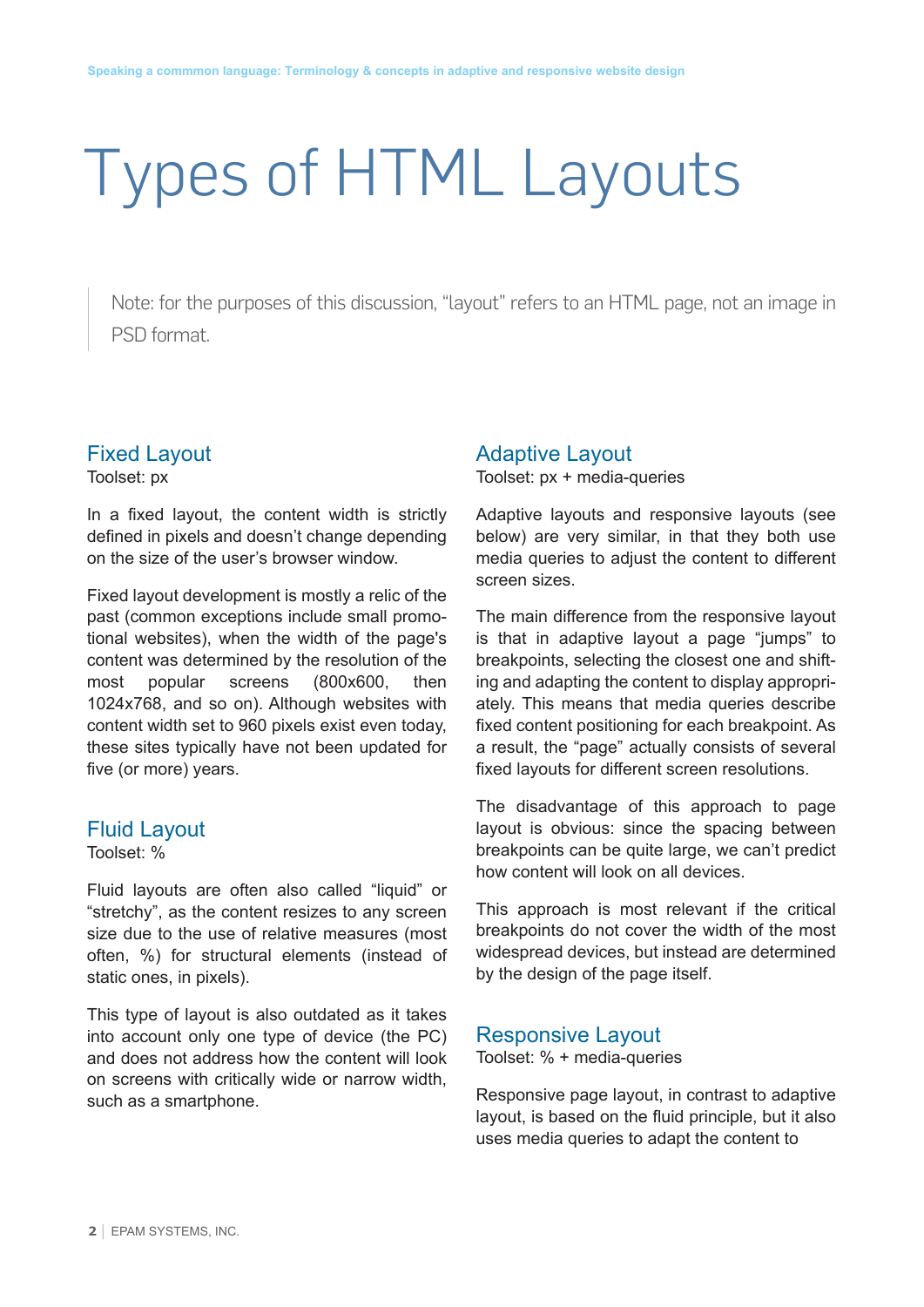screen width.

As a result, a responsive page doesn't jump to breakpoints, but adjusts smoothly between them.

#### Mixed Layout

Toolset:  $px + \% + median$ -queries

Of course, there are other solutions for creating layouts by combining the styles outlined above.

For example, adaptation to different devices is sometimes achieved by leveraging aspects of both adaptive and responsive page layout. Such an approach is often taken when a developer is asked to optimize an existing website for non-PC devices (sometimes known as "mobile last" because optimization for mobile wasn't included in the original development plan).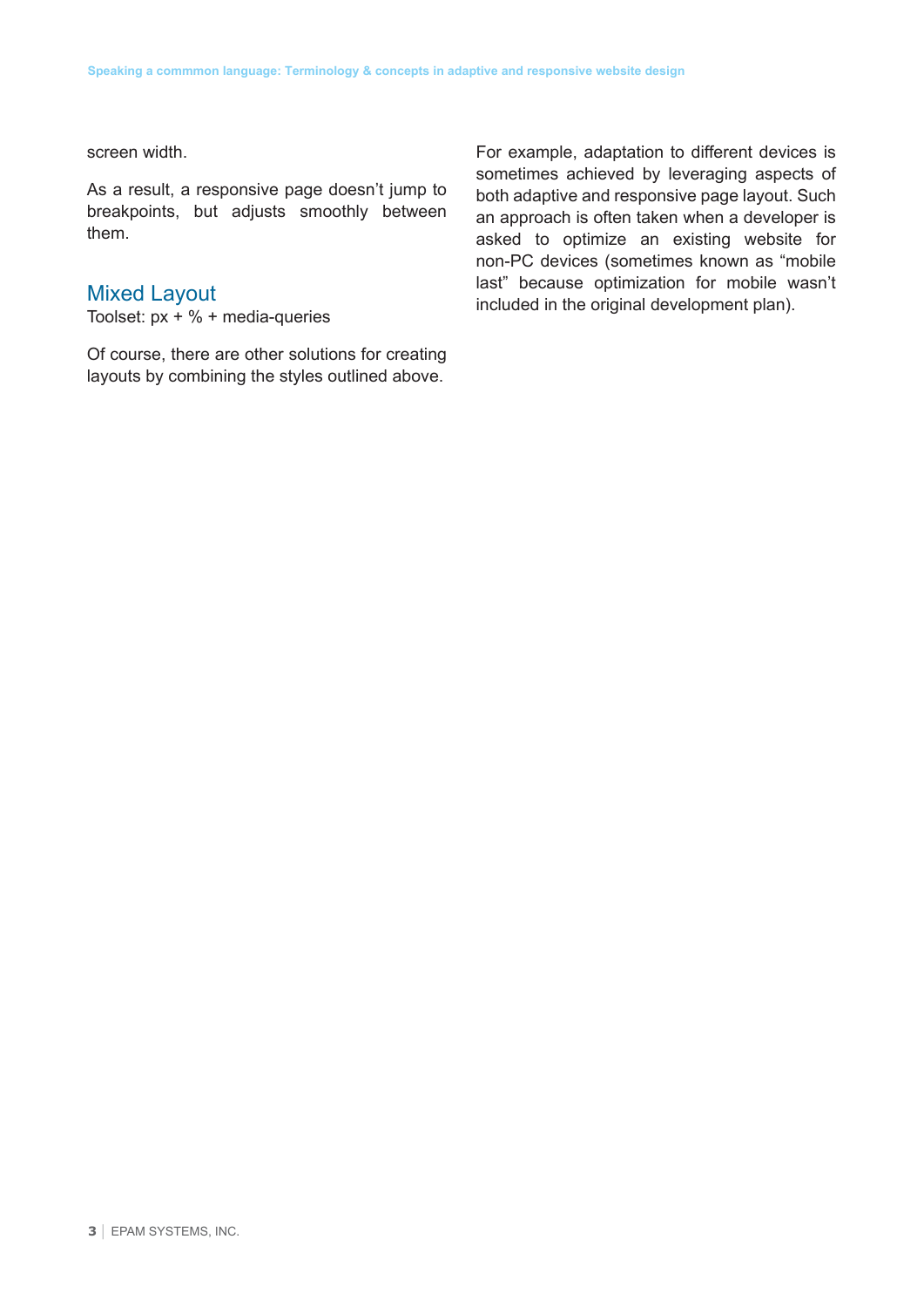## Approaches to Creating Websites and Web Applications

Now, let's consider approaches and strategies for creating websites. This is something bigger than simple page layout, as it will often include solving user interaction problems, page restructuring or even adaptation of the content provided to the user.

#### Responsive Web Design

Toolset: % + media-queries + %-media

Ethan Marcotte coined the term "responsive web design" (RWD) in a May 2010 article in [A](http://alistapart.com/article/responsive-web-design)  [List Apart.](http://alistapart.com/article/responsive-web-design) This approach takes its name from the discipline of responsive architecture. Responsive architecture of a building means that the structure itself will adapt its form, color or other factors depending on environmental conditions – including the people inhabiting it.

In 2011, Marcotte published a [book on respon](http://www.abookapart.com/products/responsive-web-design)[sive web design,](http://www.abookapart.com/products/responsive-web-design) in which he assembled some long-known content adaptation patterns into a single technique. Rather than creating something entirely new, what he did was systemize the knowledge and recommended solutions for problems on old devices and browsers. This type of thinking was incredibly useful to address the era's multitude of operating systems, devices and browsers.

Responsive web design uses only the means of HTML and CSS to solve the task of adapting

content to different devices. The approach combines fluid layouts (usually utilizing a grid system), media queries and flexible media elements (images, videos). And in certain cases, a developer can also leverage the power of server-side as well.

Ultimately, responsive web design is responsive page layout plus responsive images and video.

#### Adaptive Web Design

Toolset: % + media-queries + %-media + JavaScript + magic

Before we discuss adaptive web design, it may be helpful to review the other strategies, concepts and techniques that this approach is based on: namely, "mobile first" and "progressive enhancement".

Progressive enhancement is a strategy in web design that is based on content availability and semantics at the lowest level, while treating techniques such as stylization (CSS) and additional scripts (JavaScript) simply as add-ins that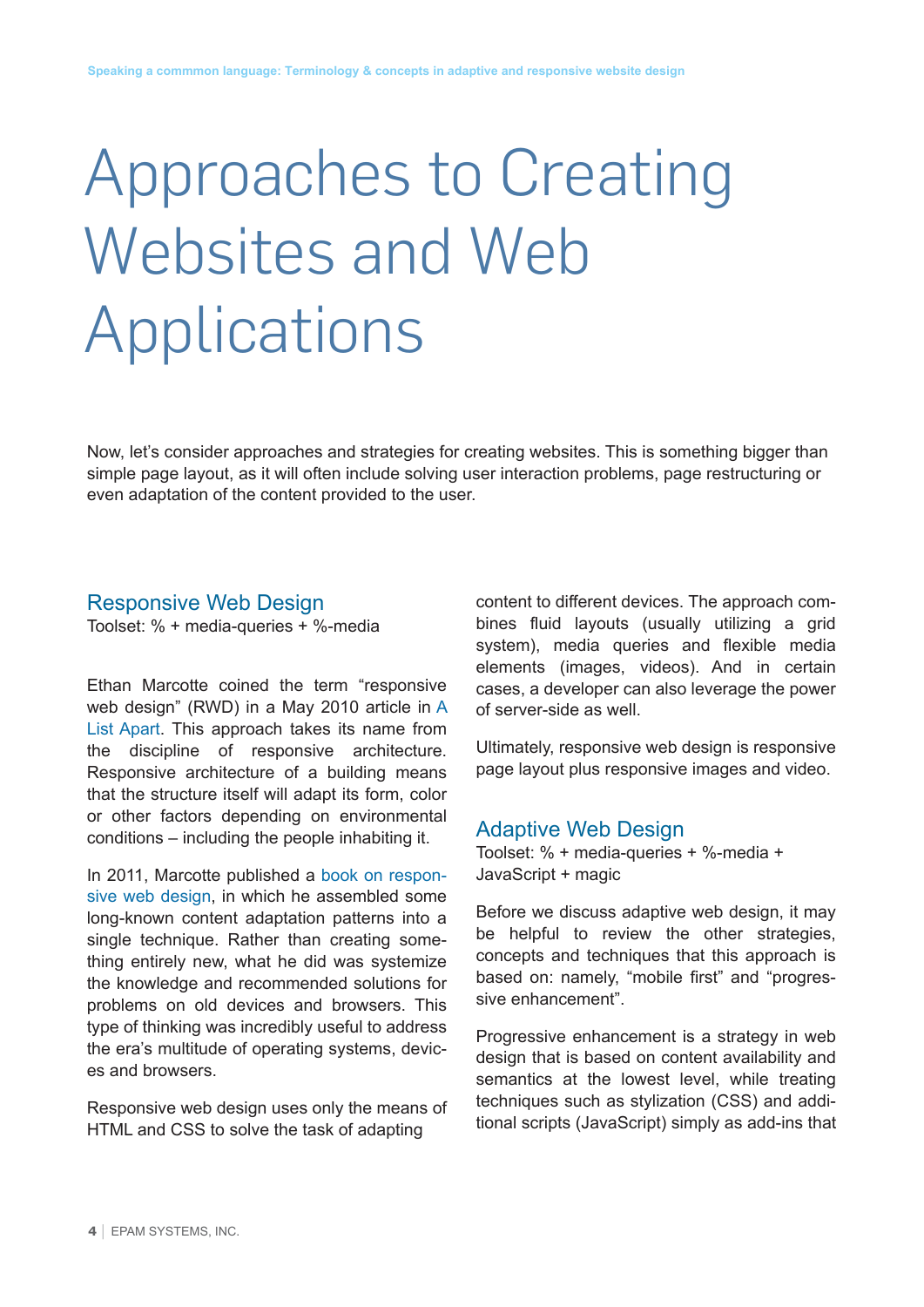make life easier. [Stephen Champeon introduced](http://www.hesketh.com/thought-leadership/our-publications/inclusive-web-design-future)  [this strategy in 2003 at SXSW.](http://www.hesketh.com/thought-leadership/our-publications/inclusive-web-design-future) In contrast to the concept of graceful degradation, in which developers focus only on modern browsers and "trim" possibilities for older browsers, progressive enhancement starts from the reverse side to make content available for most devices and browsers. As this problem is quite prevalent nowadays, this strategy was even named Top #1 trend in web design in 2012.

In already distant 2011, Luke Wroblewski – with help from "A Book Apart" – published [Mobile](http://www.abookapart.com/products/mobile-first)  [First,](http://www.abookapart.com/products/mobile-first) which soon became a bestseller. The "mobile first" strategy assumes that all development, from planning of business goals, UX and web design to the last line of code, starts from

 $\epsilon$ 

the most compact (e.g. mobile) version and ends with desktops, game consoles or TV-sets.

Aaron Gustafson describes adaptive web design in [his book of the same name.](http://easy-readers.net/books/adaptive-web-design/) This approach takes the best aspects of "mobile first" and "progressive enhancement" and complements them. To put it simply, this strategy assumes the use of pure HTML as the basis and further improvements and features by using CSS and JavaScript layers. If, for a specific browser or device, a new feature becomes available, then it can only be used after availability tests and maintaining backward compatibility with unsupported devices (for example, touch events).

Pure HTML works everywhere.

Someone at some conference somewhere

Some in the development community have argued recently that content does not need to be universally adapted for "all" devices and instead we can make assumptions about the content sought based on the type of device being used. It may be true that, in most cases, a person who accesses a website from an ancient phone is seeking basic information like an address or phone number. Whereas, a person who enters a site from a Smart TV is more likely to want to read the news or watch videos. Such flexibility in the content delivered to the user can be regarded as a strategy of adaptive web design, but it would be foolish to think that we can accurately judge every user's needs based simply on his or her device, its characteristics set and supported features, or even connection speed.

Finally, it should be noted that adaptive web design is the strategy for creating websites and web applications, while responsive web design is the technique for adapting the layout to different devices – and is often itself a part of adaptive web design.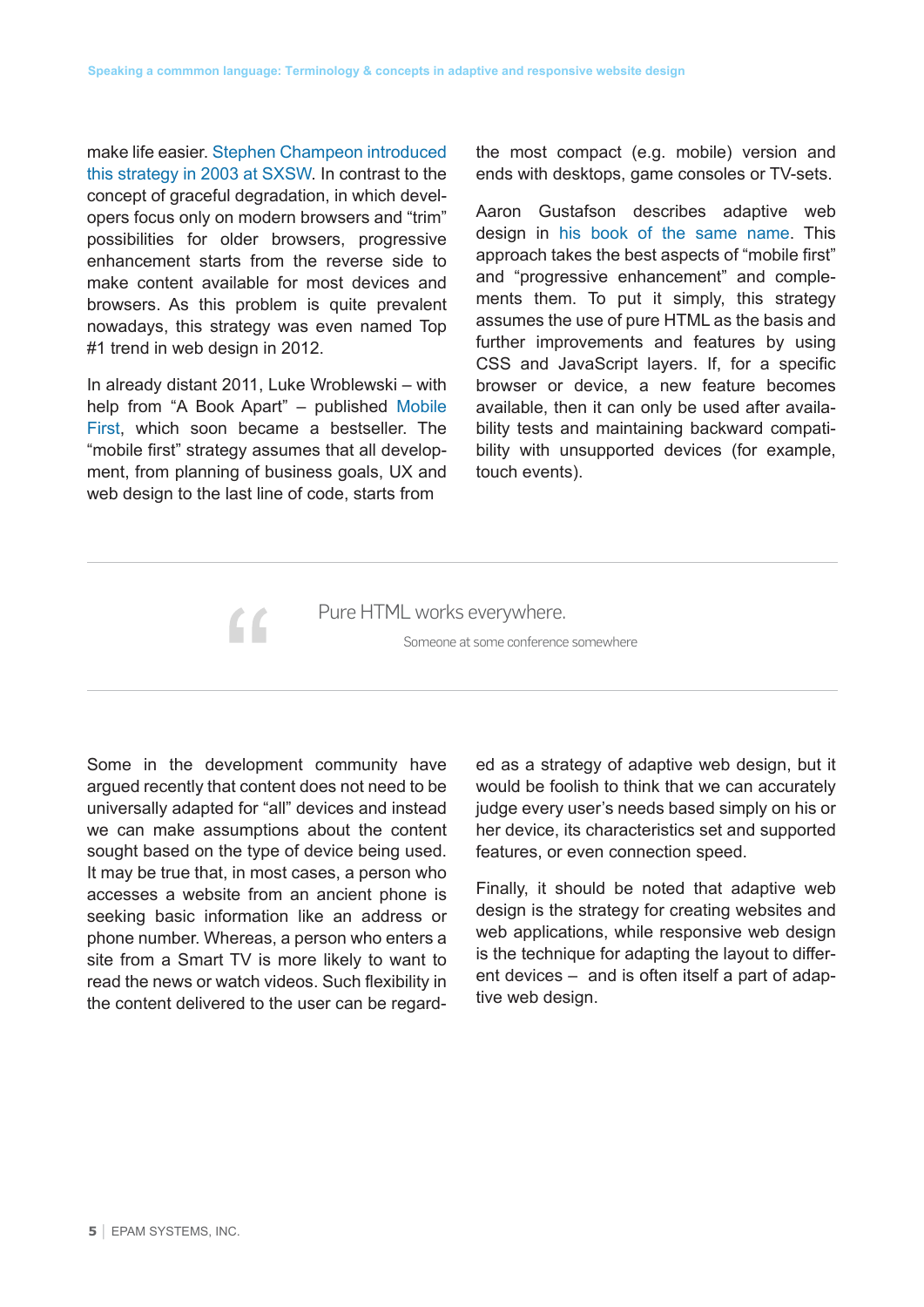### **Conclusions**

Progressive enhancement, as an approach, has existed since 2003. Fluid layouts and media queries are even older (first mention was published as far back as April 2001). But the problem of optimization to various devices and platforms has become critical with the proliferation of smartphones, tablets and other non-PC devices, such as Smart TV and web-enabled game consoles. The acceleration of creation and development of web standards, and also systemization of approaches in web design, has allowed our community to address this challenge to some extent. But reaching a common language and common understanding of what is meant when we say "adaptive" or "responsive" is an important part of that systemization process.